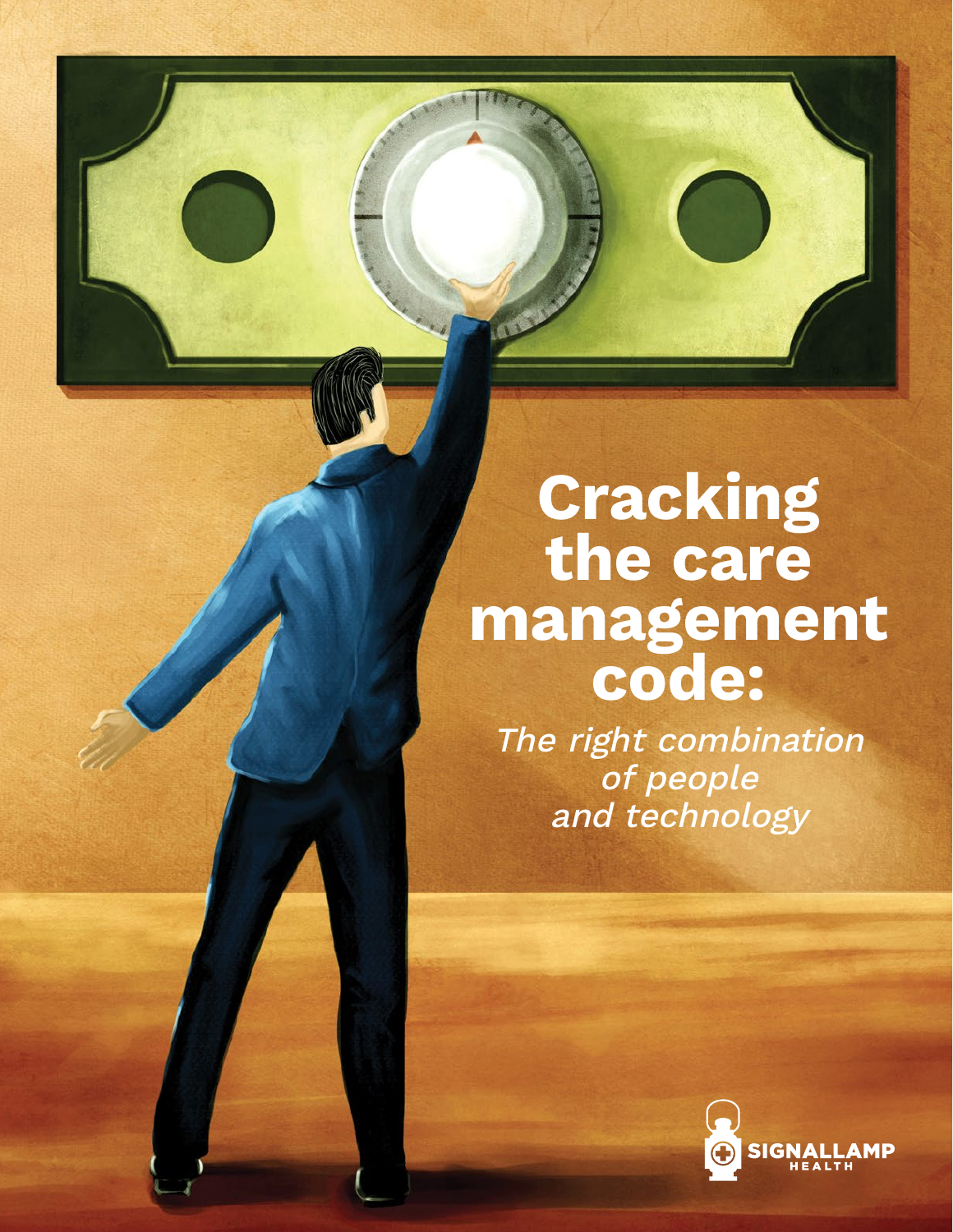### **The U.S. healthcare financing, payment and delivery models need massive transformation.** Over the last 10 years, we've been driving toward new approaches, and for good reason. Costs continue to rise faster than inflation, putting the health of millions of Americans and the U.S. economy as a whole at risk.

#### **To date, most efforts** have

been focused on insurance and payment reform—key pillars of the required reformation. Lagging far behind, in our view, has been the transformation of our delivery system. We have to fundamentally alter the medical model—a model that today is purpose built for acute and ambulatory sick care—where providers open their doors and wait for patients to come to them.

But, even among the sickest of patients who do find their way to care, we get only brief glimpses into their world. Patients spend most of their time outside the reach of the facility-based healthcare system (i.e., at home, at work and everywhere in between). It's not good enough to see patients periodically. To truly impact care, we have to connect with patients between traditional office visits and facility-based interactions. We need more touches, not fewer.

### $\ddagger$ WHAT IS CCM?

CMS defines CCM services as those provided by a physician, PA, NP, clinical nurse specialist, or certified nurse midwife and their clinical staff, per month, for patients with two or more chronic conditions expected to last at least 12 months or until death, and that place the patient at significant risk of death, acute exacerbation or functional decline.

What is the prescription? In an ideal world, it may look like this:

- See patients more often engage them proactively outside regular office visits
- Engage patients in preventative care in an ambulatory setting before they're already too sick
- Provide nurse care management for the many, not just for the few
- Be profitable providing care in these new settings
- Digest acquisitions of physician practices and other facilities by more closely integrating care among acute, ambulatory and post-acute settings

If we're honest, the reality of today's healthcare system is far from this ideal. For example, average 30-day readmission rates in 2017 were still high—15.3% hospital-wide and 22.1% for heart failure patients.1 Consider one other data point: The U.S. spent over \$1 trillion in 2016 on chronic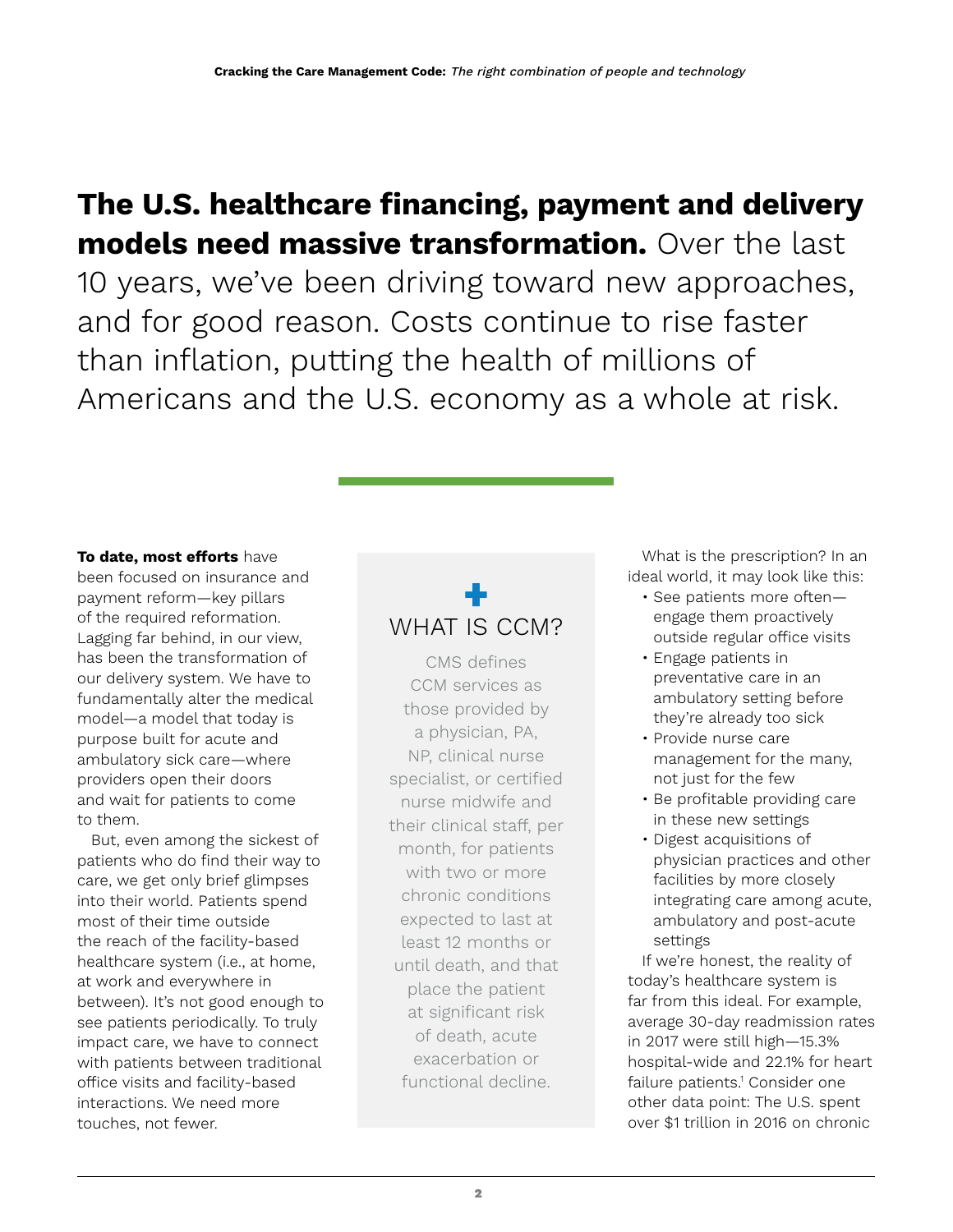care, or nearly 6% of GDP.<sup>2</sup> And health systems have largely failed to engage with patients outside of the traditional delivery system. For example, CMS's Chronic Care Management (CCM) program, which reimburses providers for caring for patients remotely,<sup>3</sup> has touched fewer than 2% of Medicare beneficiaries. This is true despite the best efforts of mHealth start-ups, EHR and healthcare IT vendors, which have raised hundreds of millions of dollars but produced a litany of failures. Among such failures is CareSync, a Florida-based CCM vendor, which folded just three years after relaunching its own patient engagement software and building a call center with over 300 staff.4

### **So why aren't we further along?**

We haven't made greater progress because delivering care in new models, with new payments, with sick and complicated patients, is hard to operationalize and to finance. Essentially, it turns the traditional care model of treating sick people in facilities on its head. It requires provider organizations to connect with patients in their homes rather than in their facilities.

That takes more than technology—it also requires new operational expertise and a nursing team that can build ongoing relationships with patients in their homes. And many providers haven't figured out how to offer robust capabilities on the modest care coordination reimbursements available.

### **EXHIBIT 1** CCM: A WIN-WIN-WIN FOR PAYERS, PROVIDERS AND PATIENTS

Early results from the CCM program show, despite poor uptake among providers, that it can positively impact health and costs:<sup>6</sup>

- + CMS netted \$36M in the year after the first CCM service delivery period.
- + CCM beneficiaries had slower growth in healthcare expenditures. They also were less likely to
- be admitted for diabetes, congestive heart failure, urinary tract infection and pneumonia.
- + CCM improved patients' ability to communicate with their physician, more quickly schedule

appointments when appropriate and manage their health and medications.

+ Providers' staff could spend more time on care coordination and follow-up.

+ "Starting chronic care management is more of a must-do than many other newer programs. It's harder to implement than people think. You have to consider if you can meet the deadlines and put the right processes in place. And if you don't enroll enough patients, you will lose money."

### –Kelley Brault

Practice Administrator, Lake City Primary Care NCQI Level III PCMH practice

### **Making chronic care management work: A pragmatic model that funds itself**

Many health systems recognize the need to engage with patients outside the office setting to head off preventable ED visits and keep patients healthier in their homes. While some providers will succeed with an in-house remote care management solution, many have found that the time, staffing resources and impact on workflows are far more than anticipated. Other initiatives start with momentum but fade under the pressure to enroll patients and replicate performance month to month. In a healthcare world still driven largely by volume, providers are overwhelmed by the demands of increased patient loads, sicker patients and a complex payment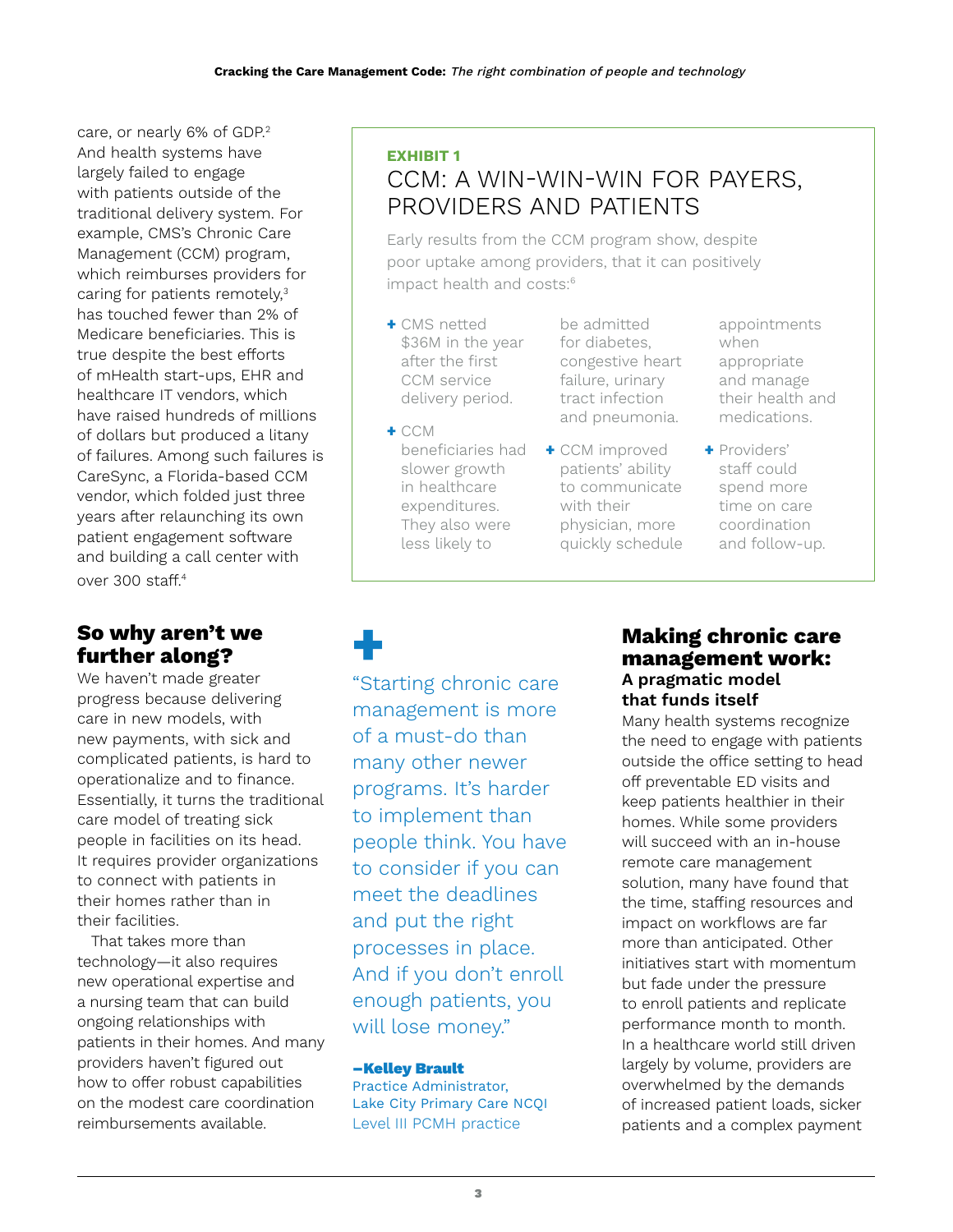landscape. Adding a helping of drudgery to their plates often puts them past the tipping point.

Fortunately, with the right partner, healthcare systems can quickly add care management capabilities and broaden their reach beyond the most acute patients. With reimbursement available under the CCM codes, that initiative can pay for itself and bring new resources to the organization.

# +

"The Signallamp CCM program allows us the opportunity to expand chronic care management services for our patients. We are able to outreach to a much larger group of patients with this service."

–Senior Director, Patient Centered Medical Home and Care Coordination, The Guthrie Clinic

A remote care management partner should:

- Become an integral part of the care team, not an arms-length relationship
- Reduce the burden for administrative and clinical staff
- Work seamlessly with any number of EHRs and population health tools
- Minimize integration costs and delays
- Customize a program to suit your specific needs, goals and workflows
- Proactively address social determinants of health and barriers to care
- Offer end-to-end services, including enrollment, service delivery, compliance and billing

Starting with a basic building block like CCM lets you take the first step to better care management. It enables you to better serve patients and provides new top-line revenue for your practice or health system. When done well, it funds your transformation to this new delivery model—engaging patients to directly increase revenue through CCM billing codes and indirectly increase it through more office visits, higher long-term revenue potential from loyal patients, improved quality scores and lower utilization.

### **The many benefits of chronic care management**

When properly executed, a remote care management program can be a win-win; providers make money while patients get better care. It delivers numerous benefits to practices and health systems, including:

### **1. Net new revenues**

Each patient actively engaged in CCM can generate over \$500 of additional revenue per year when combining direct CCM reimbursement with ancillary revenues from new office visits and other services throughout the year.<sup>7</sup>

# +

"We saw the CCM programs as an opportunity to strengthen relationships with patients and deliver an added level of care, but we estimated that we would need three to four full-time nurses to fully develop it."

### –Kathy Stanton

Practice Administrator, Jamestown Primary Care Partners

### **2. Loyal patients**

Even more significant is the potential long-term value of a loyal patient, which can exceed a million dollars.<sup>8</sup> An effective chronic care management program helps you develop a cadre of loyal patients. But that requires more than getting high marks on a patient satisfaction survey. Loyalty is built on trust that comes from consistently meeting a patient's care needs, meeting or exceeding their expectations and delivering a positive overall experience. That requires two things:

- Easily identified entry and delivery points to provide care after an inpatient stay
- Longitudinal care between office visits to keep patients healthy, longer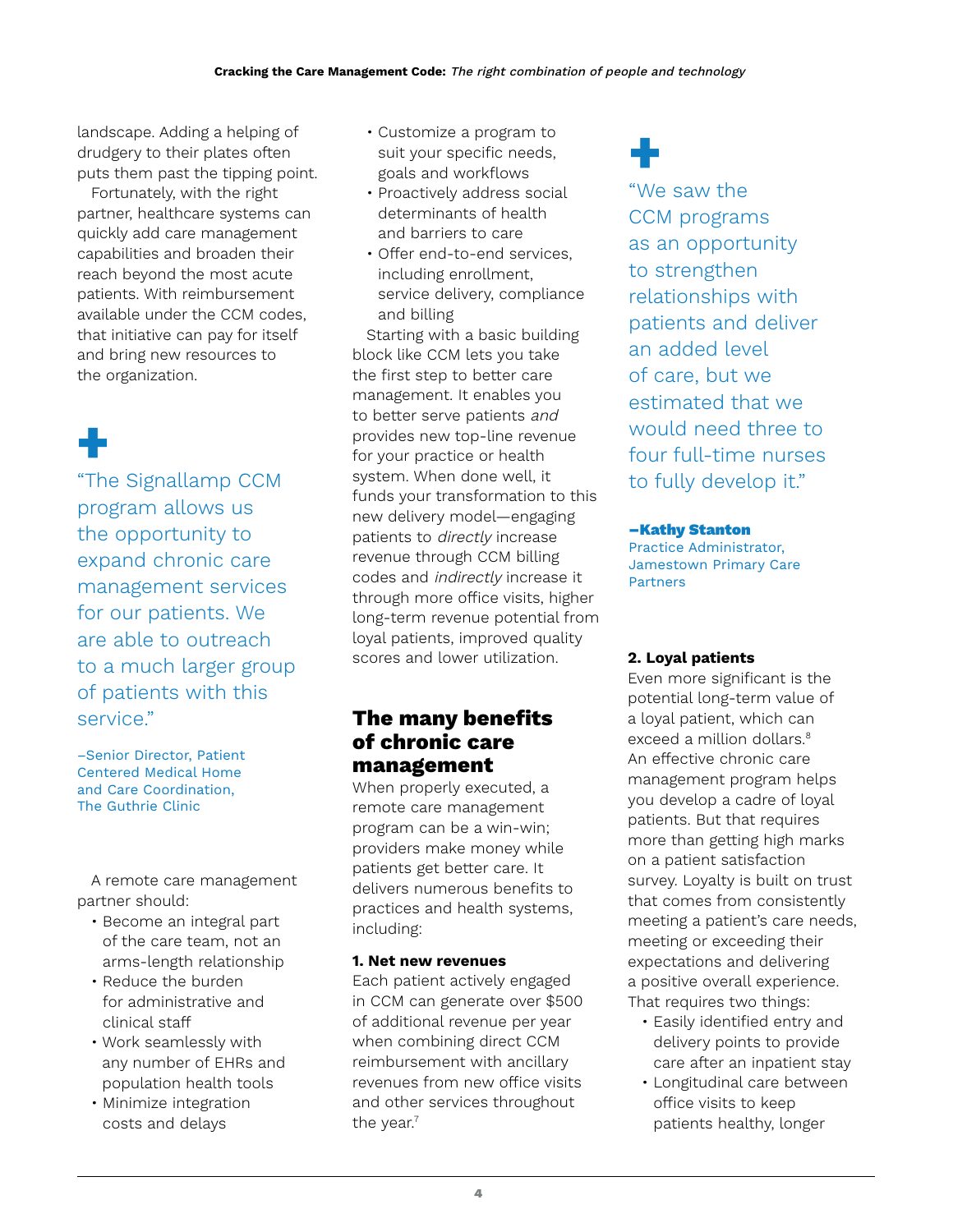### **3. Better quality, lower-cost care that meets value-based care reimbursement**

The results from the CCM study show that this approach can reduce utilization and costs. Signallamp Health's customers have also demonstrated that more patient interactions directly translate into higher MIPS scores and Medicare Advantage HEDIS scores.

# +

"With Signallamp, there has been no distracting impact on our workflow, but actually a clear, positive impact on our team-based care delivery."

#### –Tiffany Jaskulski

EHR Manager, The Wright Center for Primary Care

### **4. Happier providers and staff**

Providers and in-office staff benefit by being able to focus care management efforts on their highest-risk patients. They also appreciate that remote nurses are able to improve medication adherence, keep patients on their plan of care, reduce facilitybased utilization and address questions before they become inbound calls to the practice.

Whether due to the banality of tracking minutes, the need for onerous documentation or the challenge of connecting with patients outside the office, most providers have found they

can't operationalize a remote care management initiative that requires a new staffing model, builds in flexibility for the patient and is both efficient and sustainable. But having a partner whose skilled team of nurses can deliver care remotely and has proven its ability to work with a variety of workflows enables you to foster highly-engaged patients and long-term patient satisfaction.

### **The technologydriven care management fallacy**

Delivering high-quality healthcare is incredibly challenging and equally inefficient. Introducing technology is a sensible approach to address the scale and scope of healthcare challenges. However, after pouring tens of billions of dollars into digitizing health records, which many expected would produce enormous benefits, the industry is experiencing a significant technology hangover as it searches for an elusive ROI on its IT investments.

One clear benefit of technology is to help identify at-risk patients among many thousands of patients and millions of data points. But many health systems are ill-equipped for the staffing needs and new workflows required to react to the data and to conduct care management at scale—and beyond today's frequent fliers.

Lost in the rush to use technology to modernize healthcare is the need to leverage the most trusted relationship in healthcare—that between providers and patients. Technology is necessary but should support —not distract from—that personal relationship. That's especially critical with an aging and sicker population. Providers and health systems need solutions and partners that understand the need to leverage the trusted relationship that providers and patients have forged, often over many years. These solutions must include three key facets:

### **1. Credibility**

The nurses must have an intimate knowledge of the patient, their history, and their unique needs. This only works when the additional outreach comes from the same nurse working hand-in-glove with the primary provider and the provider's technology system truly becoming an extension of the practice. Models that rely heavily on a typical call center approach, where outreach is irregular and without a consistent relationship, fail the credibility test. Patients don't feel valued when provided only token outreach, nor will this kind of approach move the needle on cost or quality.

### **2. Compassion**

Healthcare at its core is extremely personal, especially for chronic care patients. Effective chronic care management models don't lend themselves to sterile, cookie cutter approaches. Patients in need, need someone to care. We firmly believe that care cannot be automated by an app, or a module, or any other technology substitute. Humans will remain at the center of the care equation.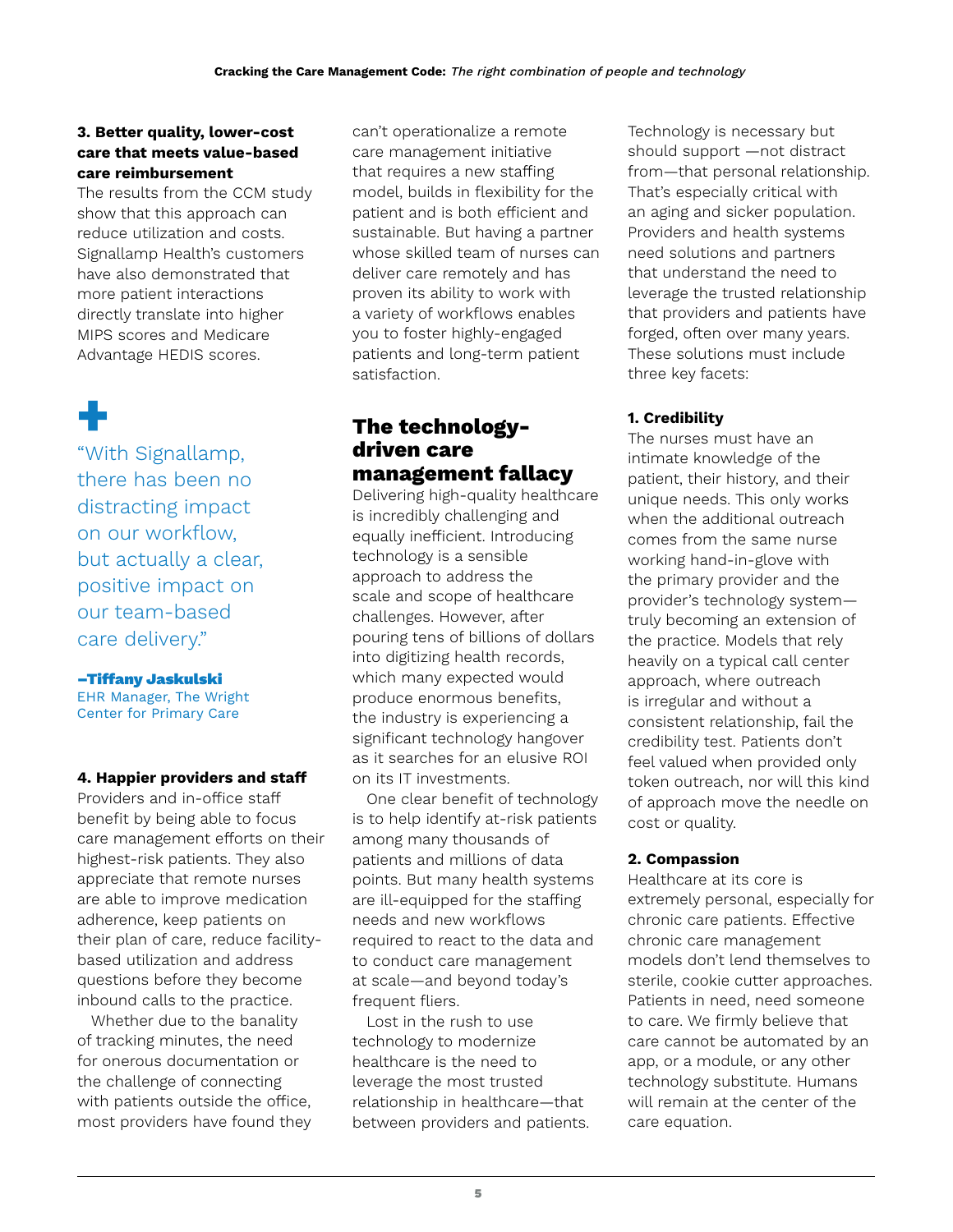### **3. Technology**

While care is and will remain personal, technology plays an incredibly important role in driving new levels of efficiency—making it easy to integrate chronic care management solutions into the workflow and automating every aspect of the process around the interaction—including what information providers have at their fingertips before and during the call, and afterwards for tracking and reporting.

Providers and health systems need CCM partners that understand the need to combine the power of technology and people—that can support your existing care team and integrate with your existing technology to build long-term relationships that travel with patients on their unique journey. Working on the patient's own timetable and connecting regularly throughout the year, remote nurses leverage the trusting relationship patients have with their providers to increase medication adherence, follow through on care plan goals, reduce missed appointments and close gaps in care.

While provider and patient alignment is a natural dynamic in the face-to-face visit, taking this alignment beyond the four walls of the clinic requires establishing initial credibility as well as maintaining an ongoing compassionate relationship between the remote nurse and patient. That places a significant burden on successful and sustainable execution. The crucial component is a ruthlessly efficient design that enables the practice to remotely manage care without any sacrifices and with much to gain.

| <b>EXHIBIT 2</b><br>THE ROLE<br>OF TECHNOLOGY              | THE ROLE OF<br><b>HUMAN-DRIVEN</b><br>OUTREACH                                                        |
|------------------------------------------------------------|-------------------------------------------------------------------------------------------------------|
| + Identify patients<br>with multiple<br>chronic conditions | + Connect chronically<br>ill patients to their<br>own dedicated care<br>management nurse              |
| + Build care plans for<br>a panel of diabetics             | + Personalize a care plan<br>for the diabetic who<br>lives alone and can't<br>afford test strips      |
| + Create an online<br>portal                               | + Help a patient get an<br>email address and en-<br>roll in/use the portal                            |
| + Send text alerts<br>to patients                          | + Understand patient<br>preferences to engage<br>via phone, email or text                             |
| + Enable patients to leave<br>messages for providers       | + Hire dedicated nurses<br>to triage messages to<br>facilitate proactive care                         |
| + Enable remote<br>monitoring of blood<br>glucose          | + Hire dedicated nurses<br>to provide ongoing<br>education and support<br>services for the device     |
| + Expand the use of<br>apps and RPM                        | + Engage both tech-<br>averse and tech-savvy<br>patients                                              |
| $\bullet$ Create a<br>call center                          | + Hire dedicated nurse<br>care manager to create<br>consistent, personal<br>relationship with patient |
| + Identify frequent<br>fliers                              | + Deploy care manage-<br>ment resources to<br>engage next year's<br>frequent fliers today             |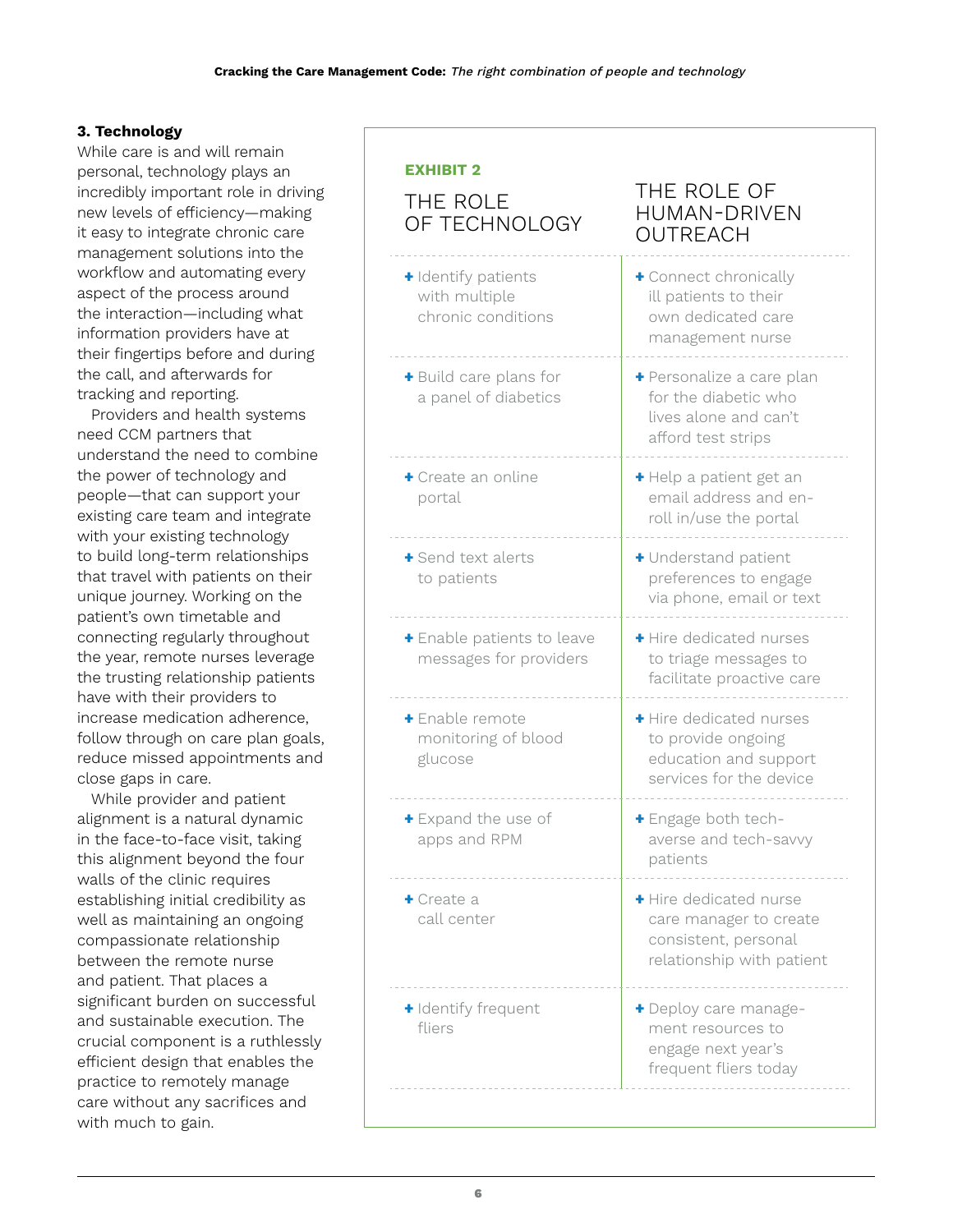Technology alone won't engage your high utilizers of today or tomorrow. Instead, health systems that combine integrated technology solutions with human interactions are the ones that will be the winners going forward. Exhibit 2 provides examples of how using human-driven outreach can turn technology into cost-effective, meaningful patient engagement.

### **The proof: Picking the right partner gets results**

An experienced partner that understands how to use technology to operationalize and sustain a remote care management initiative can save organizations significant time, pain and expense. Led by its expert clinical and administrative team, Signallamp Health has partnered with more than 2,000 providers and multiple health systems to enroll and provide remote care for more than 20,000 patients.

To earn the trust of its partners, Signallamp:

- Collaborates with each provider and location to customize workflows and business rules
- Ensures that each patient works with the same nurse care manager to amplify the impact of the nurse-patient relationship
- Works within a client's existing technology infrastructure to launch a proven program in a matter of weeks
- Collects and shares patient feedback about the impact

### + REAL DATA

Signallamp Health has partnered with numerous provider and health systems to make chronic care management work.

Over 2,000 participating providers

> Over 20,000 enrolled patients

8+ remote interactions/ patient/year

> 73% patient retention rate

Over \$500 net new revenue/enrolled patient/year

Higher MIPS and HEDIS scores



Importantly, Signallamp's approach is also generating net new revenue for clients of approximately \$500 per patient per year, through a combination of direct CCM revenue and increased annual wellness visits, reduced patient no-shows and improved referral management.

### **EXHIBIT 4**

My nurse helps me understand my medications and take them properly



### **EXHIBIT 3**

Having a care management nurse helps me recognize and report health issues sooner.



Source: Signallamp survey of 134 enrolled CCM patients